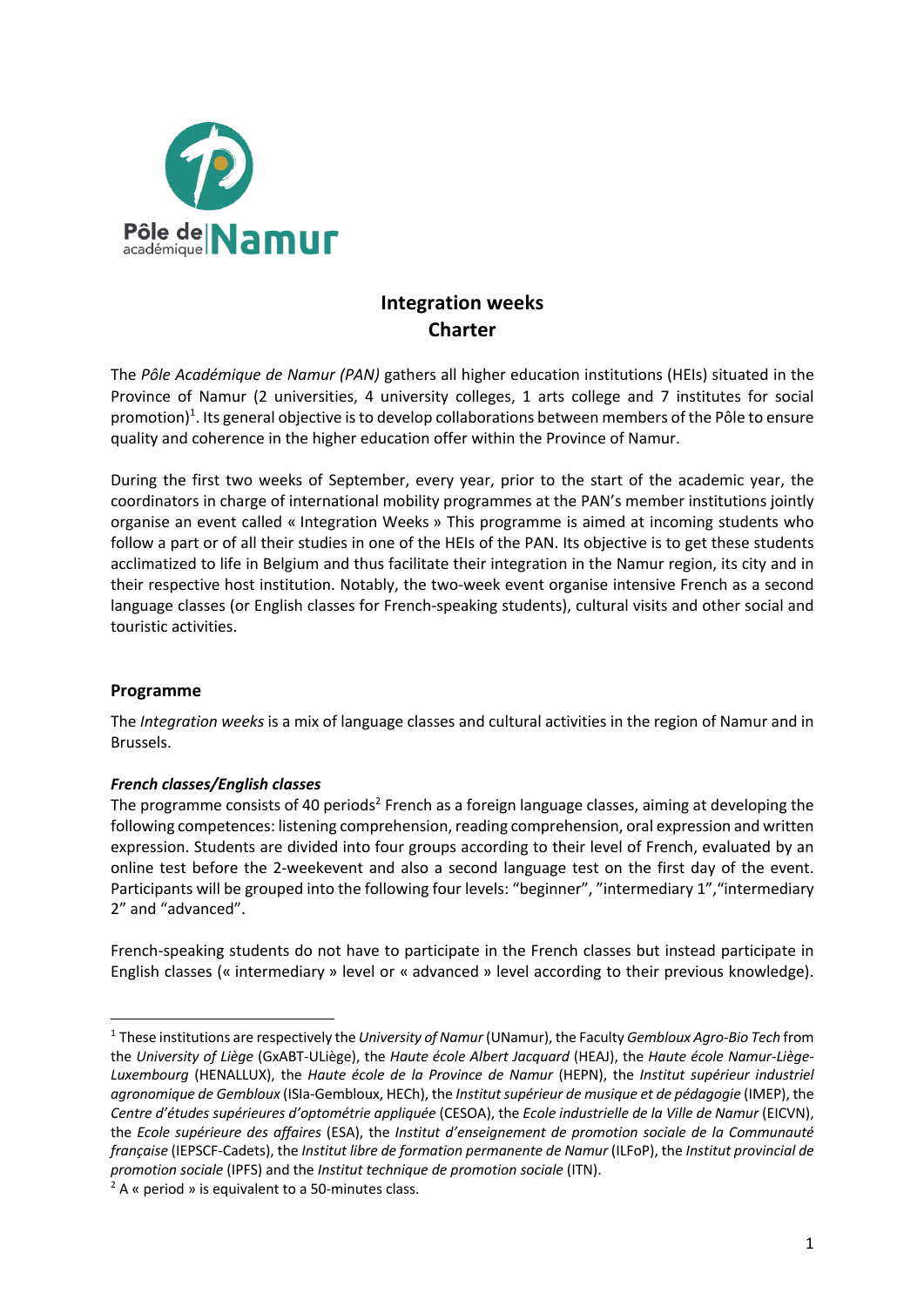These English classes are exclusively reserved for native French-speaking students and those who can prove a C2 level in French.

## *Cultural visits*

Various cultural activities also allow participants to discover the region and city of Namur and the city of Brussels. The activities also allow students to get to know each other and Belgian students. The programme is available on the website www.poledenamur.be.

## *Dates*

The « Integration Weeks » begin on Monday, August 29, 2022 and ends on Friday, September 09, 2022. The final agenda will be made available to participants during the introduction session, on August 29, 2022.

## *Places*

Language classes (French and English) are organised in Namur, in the Faculty of Law of the University of Namur. Every cultural activity takes place either in Namur or with the city as a starting point. A programme specifying the meeting places for each activity and a map of Namur's city centre will be given to students on the first day of the programme, during the welcome meeting.

## *Accomodation and food*

The "Integration weeks" programme does not take student accommodation in charge. Food is also not included in the "Integration weeks", except for the welcome lunch and the closing meal that are covered by the organisers.

## *Registration*

The programme is available to every exchange student scheduled to study at one of the HEI members of the *PAN*, as well as to international students especially invited by their host institution.

## *Registration procedure*

In order to participate in the programme, the student has to:

- contact the person in charge of international mobility at his host institution, in order to know if registration fees are applicable;
- fill in the application form before July 11, 2022.

## *Cancellation policy*

The student who wishes to cancel his registration to the programme imperatively needs to inform the person in charge of international mobility within his institution, by email before 18<sup>th</sup> of August 2021. If this deadline is not respected, the host institution reserves the right to claim the cost of the participation in the event in full from the student concerned.

## *Regulations*

In order for the event to run smoothly, two essential rules are to be respected:

- **Punctuality**:

Activities begin at the time indicated on the programme. We will not accommodate or wait for latecomers.

- **Participation to the activities**:

If the student does not participate to one language class or to a cultural activity for imperative reasons, he needs to contact **by email** the person in charge of international mobility in his/her host institution **and** the programme coordinator. If this has not been done, the absence will be considered as not-justified and will be taken into account for the evaluation of the student (see conditions of success below).